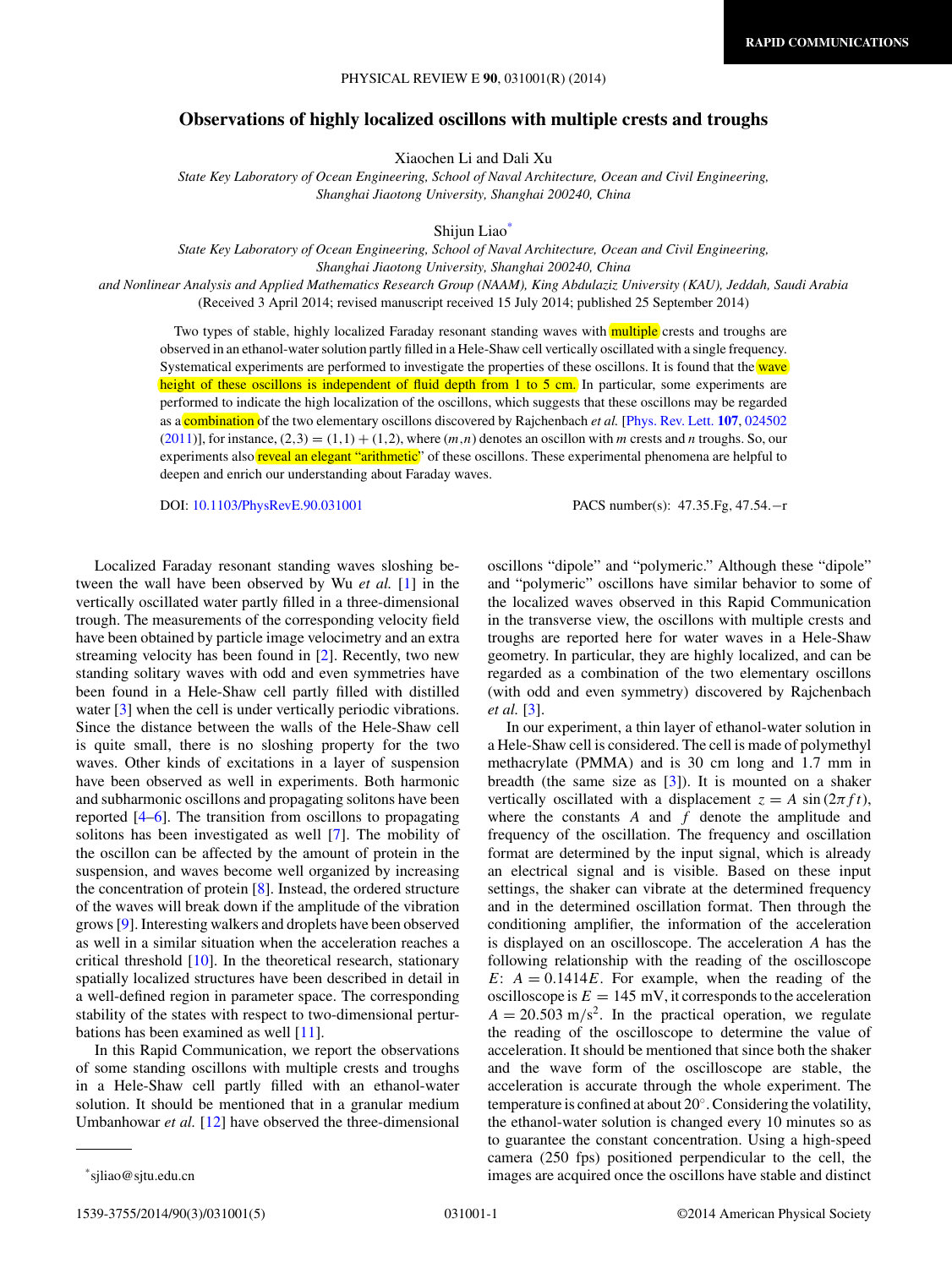<span id="page-1-0"></span>

FIG. 1. The oscillons (3,3) and (4,3). The new oscillons observed in 15% ethanol-water solution with a fluid depth of 2 cm, an oscillation frequency of 18 Hz, and an acceleration amplitude of  $20.503 \text{ m/s}^2$ . (a) and (b) represent the typical images of the oscillons (3,3) and (4,3), respectively. The corresponding supplementary movies [\[13\]](#page-4-0) are available online.

forms with a typical lifetime of about 1000 oscillation periods. After around 1000 periods, the amplitude of the oscillons will become smaller and smaller and disappear at last. This may result from the viscosity.

All experiments are performed with a 15% ethanol-water solution unless noted otherwise. First, the experiments were performed in the solution with a fluid depth of 2 cm, an oscillation frequency of 18 Hz, and an acceleration amplitude of 20.503 m*/*s2. We disturbed the free surface by an extra probe as the initial, local excitation. Dependent upon the way we disturbed the free surface, stable subharmonic standing resonant waves with different shapes are observed. When the disturbed region of free surface is short (but strong enough to excite the resonance), the same oscillons with the even and odd symmetry reported in [\[3\]](#page-4-0) are observed. It is very interesting that new oscillons with multiple crests and troughs are observed when the disturbed region of free surface is enlarged, or an additional disturbance is given near the free surface of an observed oscillon. They are highly localized, as shown in Fig. 1, and have stable and distinct forms with a typical lifetime of 1000 oscillation periods. Let (*m,n*) denote such an oscillon with *m* crests and *n* troughs at time *t*. The oscillon  $(m,n)$  at *t* becomes  $(n,m)$  at  $t + T$  where *T* denotes the oscillation period of the shaker, namely, that the *m* crests and *n* troughs at *t* become the corresponding *m* troughs and *n* crests without changing the location after one oscillation period *T* of the shaker. So, (*m,n*) and (*n,m*) denote the same oscillon. These oscillons can be divided into two types. One corresponds to  $m = n$ , the other to  $|m - n| = 1$ . Note that (1*,*1) and (1*,*2) correspond to the elementary oscillons with the odd and even symmetry reported in [\[3\]](#page-4-0). Figures  $1(a)$  and  $1(b)$ present the typical images of the oscillons (3,3) and (4,3), when their crests reach the maximum positions. At the acceleration amplitude of 20*.*503 m*/*s2, 12 oscillons, say, (1,1), (1,2), (2,2),  $(2,3)$ ,  $(3,3)$ ,  $(3,4)$ ,  $(4,4)$ ,  $(4,5)$ ,  $(5,5)$ ,  $(5,6)$ ,  $(6,6)$  and  $(6,7)$ , are observed. It seems that localized oscillons with more crests and troughs can be observed, if the cell is long enough. Although Umbanhowar *et al.* [\[12\]](#page-4-0) have observed the three-dimensional oscillons "dipole" and "polymeric" in a granular medium which, in the transverse view, have similar behavior to some of the localized waves observed in this Rapid Communication, these observed localized standing waves with multiple crests and troughs are totally new in a fluid.

Secondly, we fixed the frequency at 18 Hz and the acceleration amplitude at 20.503 m*/*s2, respectively, but changed the fluid depth from 1 to 5 cm so as to investigate the influence of fluid depth on the oscillons. Without loss of generality, the (2,2) oscillon was studied. The adjacent crest-to-trough height was recorded when the crests and troughs approached their corresponding highest and lowest positions, respectively. Two values of the adjacent crest-to-trough height were measured when the two crests of the oscillon (2,2) approached their highest position. After one oscillation period of the shaker, another two values were gained. Averaging these four values, the so-called averaged wave height of the oscillon (2,2) was obtained. Considering the uncertainty of the initial disturbance of free surface, five independent experiments were done under the same physical situation (in fact, all experimental results reported in this Rapid Communication were obtained in this way), so that five values of the averaged wave height of (2,2) are given. It is found that the five wave heights have an averaged value  $10.45 \pm 0.48$  mm (average  $\pm$  standard deviation). Thus, it is reasonable to use the averaged value 10.45 mm as the averaged wave height of the oscillon (2,2). Besides, it is found that the averaged wave heights in different fluid depths are almost the same, as shown in Fig.  $2(a)$ , where the depths are in the domain of 1 to 5 cm. This suggests that the averaged wave height of the oscillon  $(2,2)$  is almost independent of fluid depth. It is interesting that the oscillon is still localized and stable with the same wave height even in a fluid depth of 1 cm, corresponding to a highly nonlinear dynamic system. It should be mentioned that, according to our experiments, the fluid depth has indeed no effect on the wave height in the water depth from 1 to 5 cm. It is also found that fluid depth has almost no influence on other types of oscillons in the depth range from 1 to 5 cm, too. To the best of our knowledge, *neither*theoretical *nor* experimental works have been reported about this kind of independence of the oscillons on fluid depth.

To investigate the influence of the concentration of ethanolwater solution, the same experiments were performed at a frequency of 18 Hz, an acceleration amplitude of 20.503 m*/*s2, and a fluid depth of 2 cm. It is found that the stability of the oscillons is dependent upon the ethanol concentration. The oscillons cannot be observed because of large surface tension at the concentration of 5%. Besides, when the concentration is 20%, the oscillons become quite sensitive and easy to extend into the whole cell under perturbations. In addition, the ethanol-water solution with higher concentration is more volatile. However, for a small change in concentration of about 15%, the averaged amplitude does not change. For instance, when the concentration is changed from 15% to 10%, the same averaged wave height  $10.45 \pm 0.11$  mm of the (2,2) oscillon is observed.

To investigate the influence of the acceleration amplitude of oscillation on the oscillons, experiments were performed at a frequency of 18 Hz and a fluid depth of 2 cm. Without loss of generality, the oscillon (2,2) was studied. It is found that the (2,2) oscillons are observed in a region of the acceleration amplitude [19*.*796*,*22*.*624], and their averaged wave heights increase almost linearly, as shown in Fig.  $2(b)$ . It is found that there exist the lower threshold  $a_{\text{low}} = 19.796 \text{ m/s}^2$  and the upper  $a_{\rm up} = 22.624 \text{ m/s}^2$ . When the acceleration amplitude is below the lower threshold  $a_{\text{low}}$ , the oscillon has a short lifetime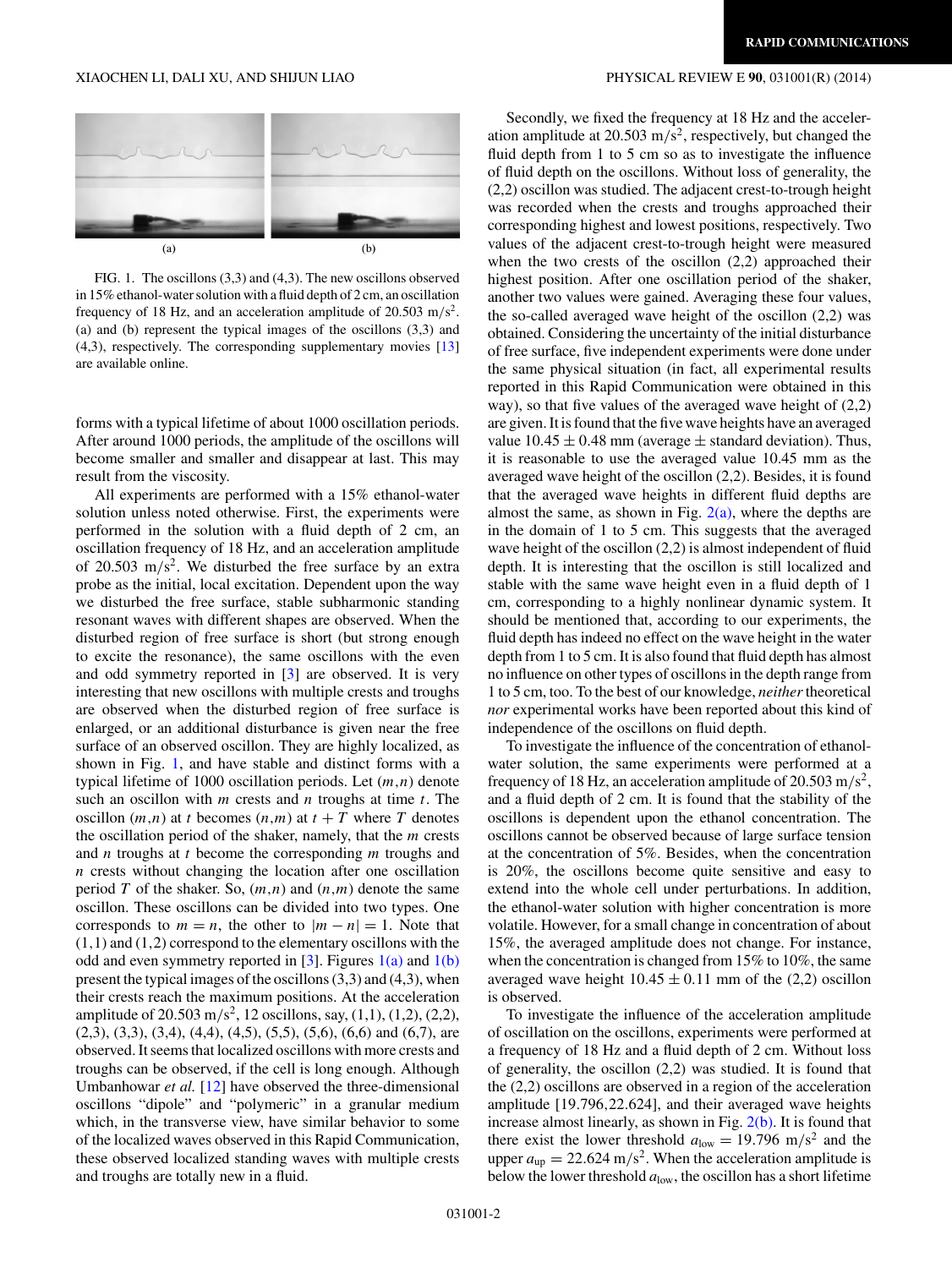<span id="page-2-0"></span>

FIG. 2. (Color online) Averaged wave height versus fluid depth and acceleration amplitude. (a) Wave height of the (2,2) oscillon versus fluid depth, in a 15% ethanol-water solution at the frequency of 18 Hz and the acceleration amplitude of 20.503 m/s<sup>2</sup>. The square symbols denote the mean values of the experimental results, with error bars for standard derivation. The dashed line represents the averaged value 10.45 mm. (b) Wave height of the (2,2) oscillon versus acceleration amplitude, in a 15% ethanol-water solution at a frequency of 18 Hz and fluid depth of 2 cm. Square symbols denote the mean value of the experimental results, with error bars for standard derivation. The solid line represents the optimal approximation obtained by the minimized linear least squares.  $a_{\text{low}}$  and  $a_{\text{up}}$  denote the lower and up thresholds of acceleration amplitude for the existence of oscillons, respectively.

and disappears after only a few periods of oscillations. Instead, when the acceleration amplitude is over the upper threshold  $a_{\rm up}$ , the oscillon is not localized and expanded into the whole cell so that the surface becomes wavy. Note that a similar window of acceleration amplitude has been reported in [\[3\]](#page-4-0) for the elementary oscillons  $(1,1)$  and  $(1,2)$ , with a theoretical explanation. It is found that almost the same lower and up thresholds existed for other types of oscillons (*m,n*). Thus, our experiments indicate that such kind of window of the acceleration amplitude exists for the localized oscillon (*m,n*) in general, with the linear increase of averaged wave height with respect to the acceleration amplitude within this kind of existence-window.

Do such kind of windows exist in general? To answer this question, experiments were performed at the same fluid depth of 2 cm but different frequency of oscillation. It is found that a similar window of acceleration amplitude exists for frequency of oscillation from 12 to 20 Hz, as shown in Fig. 3. Both the lower and up thresholds of the existence window increase as the frequency enlarged, and various types of localized oscillons are observed within the windows. It is found that oscillons have larger size at lower frequency, and some oscillons cannot be observed below 12 Hz. Besides, stable oscillons with long enough lifetime cannot be observed at frequencies larger than 20 Hz.

To compare the averaged wave height of different types of oscillons (*m,n*), the experiments were performed at a frequency of 18 Hz, an acceleration amplitude of 20.503 m*/*s2, and a fluid depth of 2 cm. It is a little surprising that the averaged wave heights of all types of observed oscillons are almost the same, say,  $10.3 \pm 0.19$  mm, as shown in Fig. [4\(a\).](#page-3-0) In particular, the oscillons  $(1,1)$  and  $(1,2)$  have the same averaged wave height. It suggests that the different types of oscillons have the same averaged wave height for the fixed

frequency and acceleration amplitude of oscillation at the same fluid depth. The adjacent crest-to-crest distance of these oscillons can be defined and measured in a similar way to give the so-called averaged crest-to-crest distance. It is found that the averaged crest-to-crest distance of these oscillons are irregular, with the maximum gap of 12.7 mm and the maximum standard deviation of 20.2%, as shown in Fig.  $4(b)$ . It should be mentioned that the symbols in Fig. [4\(b\)](#page-3-0) are obtained in the following ways. Take the oscillon  $(3,3)$  in Fig.  $1(a)$  as an example. There are three crests. So there are two crest-to-crest



FIG. 3. (Color online) Existence window of oscillons. Experiments were performed in a 15% ethanol-water solution with a fluid depth of 2 cm. The solid line with circles denotes the lower threshold of acceleration amplitude, and the dashed line with triangles represents the upper one, respectively.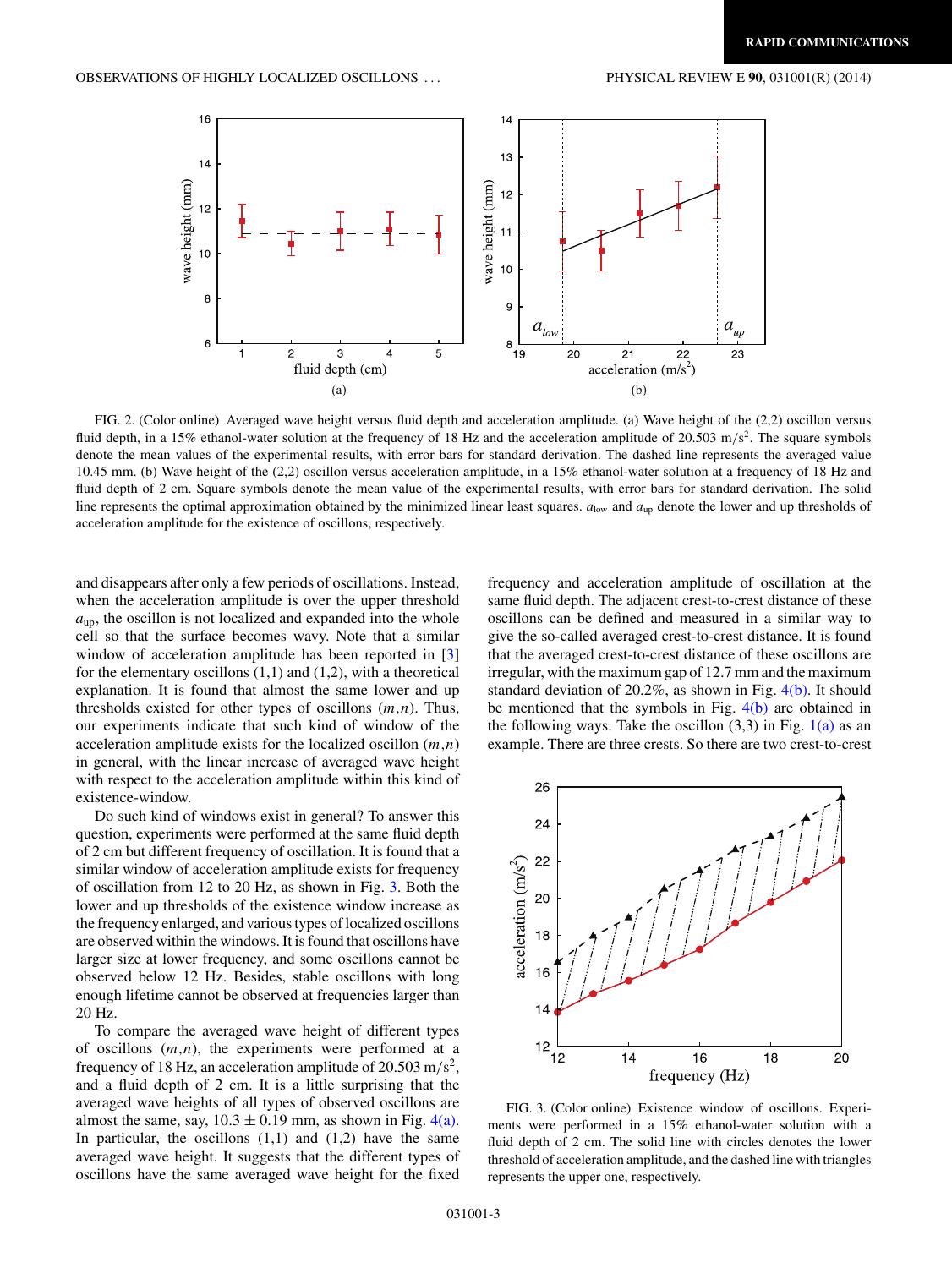<span id="page-3-0"></span>

FIG. 4. (Color online) Wave height and crest-to-crest distance of oscillons. Experiments were performed in a 15% ethanol-water solution at a frequency of 18 Hz, an acceleration amplitude of 20.503 m*/*s2, and a fluid depth of 2 cm. (a) The averaged wave height of different types of oscillons. The integers 1 to 6 in the horizontal axis denote the oscillons of  $(1,1)$ ,  $(1,2)$ ,  $(2,2)$ ,  $(2,3)$ ,  $(3,3)$ , and  $(3,4)$ , respectively. Square symbols denote the mean value of the experimental results, with error bars for standard derivations. The dashed line represents their averaged value. (b) The averaged crest-to-crest distance of different types of oscillons. The integers 1 to 4 in the horizontal axis denote the oscillons of (2,2), (2,3), (3,3), and (3,4), respectively. Oscillons are created five times under the same physical situation. Each time when one oscillon is created, the crest-to-crest distance is measured once.

distances from the left to right. Next we can average these two crest-to-crest distances and obtain the averaged crest-to-crest distance for this oscillon (3,3). This averaged crest-to-crest distance corresponds to one symbol (let us denote this symbol as A) in Fig.  $4(b)$ . Next, another experiment with the same physical parameter was done to get another oscillon (3,3). The same measurements were done. Then we got another symbol (let us denote it as B) in Fig.  $4(b)$ . As the experiments were done again, we have symbols C, D, and E (five experiments were done for one oscillon). For these symbols, A,B,C,D,E, we did not average them further. So in Fig.  $4(b)$ , error bars are not presented. This is different with Fig.  $4(a)$ . Take the oscillon (3,3) as an example as well. Since there are three crests, we first obtain the averaged wave height of these three crests. We denote this wave height as *A*. Then, when four extra experiments under the same physical parameters were done, we can have another four wave heights, denoted by *B,C,D,E*. Then we average these five wave heights (*A*–*E*) and get the averaged wave height, denoted by one square symbol in Fig.  $4(a)$  with the error bar. The almost same wave height but the irregular distribution of the averaged crest-to-crest distance strongly suggest that the observed oscillons should be highly localized so that they are a combination of the elementary



FIG. 5. (Color online) Combinations of the elementary oscillons.

oscillons  $(1,1)$  and/or  $(1,2)$ , as shown in Fig. 5. For example, the oscillon (2,2) can be regarded as a combination of the two  $(1,1)$  oscillons, i.e.,  $(2,2) = (1,1) + (1,1)$ , which can be close enough since each (1,1) oscillon is highly localized. Similarly,  $(3,2)$  can be regarded as a combination of one  $(1,1)$  oscillon and one  $(2,1)$  oscillon, i.e.,  $(3,2) = (1,1) + (2,1)$ , which are close enough. In addition, (3,3) can be regarded as a combination of the close oscillons  $(2,1)$  and  $(1,2)$ , i.e.,  $(3,3) = (2,1) + (1,2)$ . Since the elementary oscillons  $(1,1)$  and  $(1,2)$  have the same averaged wave height, as shown in Fig.  $4(a)$ , it is easy to explain why the more complicated oscillons like  $(2,2)$  and  $(2,3)$  have the same wave height. However, since the distance between each (1,1) and/or (1,2) elementary oscillon can be different due to the experimental uncertainty of the initial disturbance on free surface, the so-called averaged crest-to-crest distance should be irregular with large gap and standard deviation.



FIG. 6. High localization of oscillons. Experiments were performed in 15% ethanol-water solution at a frequency of 18 Hz, an acceleration amplitude of 20.503 m/s<sup>2</sup>, and a fluid depth of 2 cm. The right oscillon (1,2) remains the same in (a) and (b). The left oscillon is first  $(1,2)$  in (a) but then becomes  $(2,2)$  in (b) by additional disturbance of the free surface.